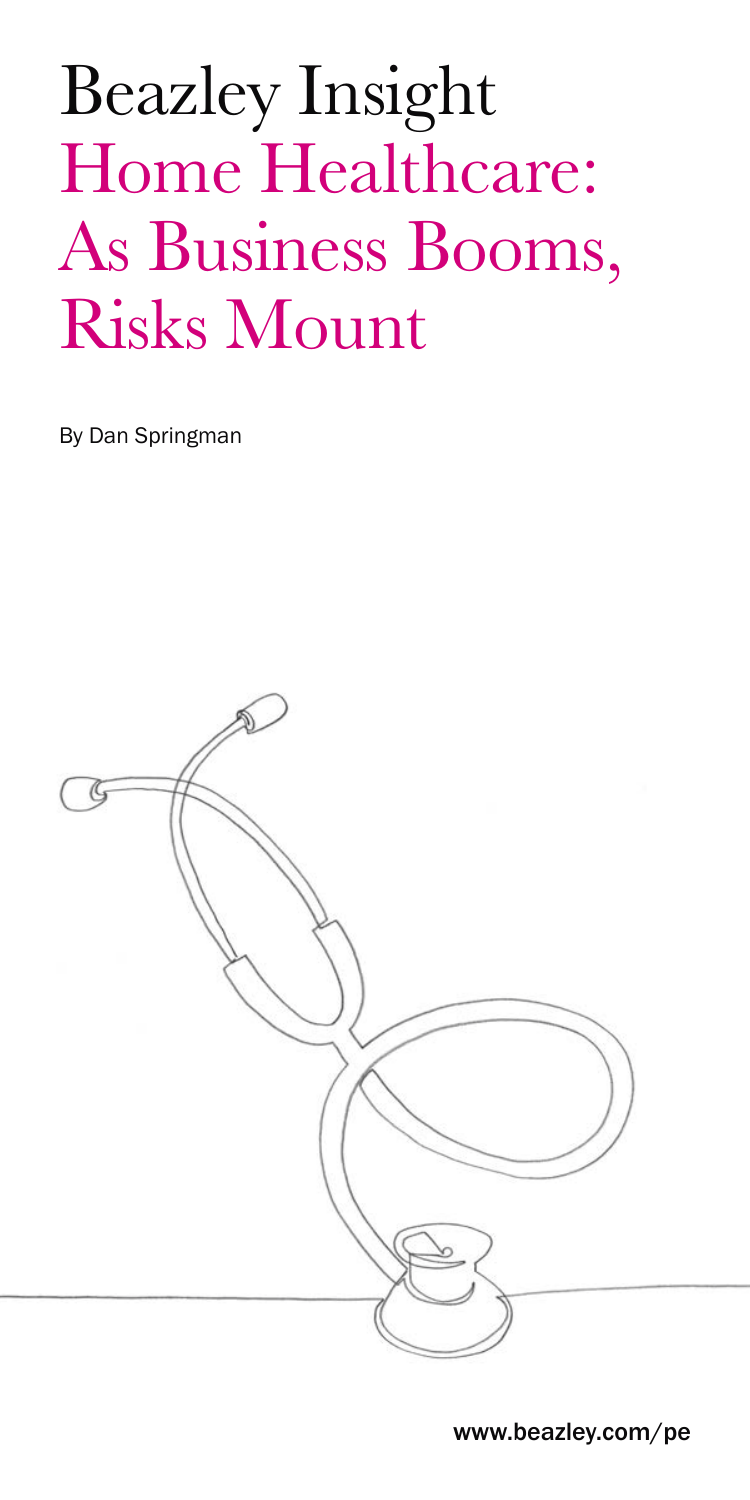## Home Healthcare: As Business Booms, Risks Mount

by Dan Springman

There are already over 4.9 million home healthcare patients most aged 65 and over $^4$  – and this population is set to explode, as the number of Americans over the age of 65 is expected to grow to 21.7% of the population by 2040.<sup>2</sup> Indeed, America's massive baby boomer generation is on the fast track to home healthcare.

Already a  $$89$  billon industry,<sup>3</sup> the home healthcare sector is growing fast as well, with new businesses springing up nationwide, especially in warmer climate states like Florida, California, Texas and Arizona that attract retirees. According to the SSA, a man and woman reaching age 65 today can expect to live, on average, until age 84.3 and 86.6 years, respectively.<sup>4</sup> Because of this, individuals can require many years of services from a provider once they are in the medical system. While the opportunity for home healthcare businesses is vast, so too are the exposures associated with it.

#### What the risk looks like

On the surface, home healthcare may seem to encompass relatively benign services, such as running errands for the homebound elderly or making sure they take their medications. But the risks are diverse and potentially severe in nature – which helps explain the inconsistency seen in the medical professional liability market for this class.

The services rendered by a home healthcare provider can run from bathing a patient to providing injections or intravenous therapy. Simply providing on-on-one personal care, like bathing, can leave a home healthcare worker exposed to one of the most common claims such as hot water burns or sexual molestation accusation(s). Even a slip or fall by a fragile patient (tripping on a turned up rug, for example) can result in a medical professional liability claim if the fall is judged to be caused by the aid's negligence.

With home care becoming ever more sophisticated, the risk is escalating. For instance, it is increasingly common for cancer

<sup>1</sup> Data based on the year 2013. Source: https://www.cdc.gov/nchs/fastats/home-health-care.html

<sup>2</sup> U.S. Census

<sup>3</sup> http://www.ibisworld.com/industry/default.aspx?indid=1579

<sup>4</sup> https://www.ssa.gov/planners/lifeexpectancy.html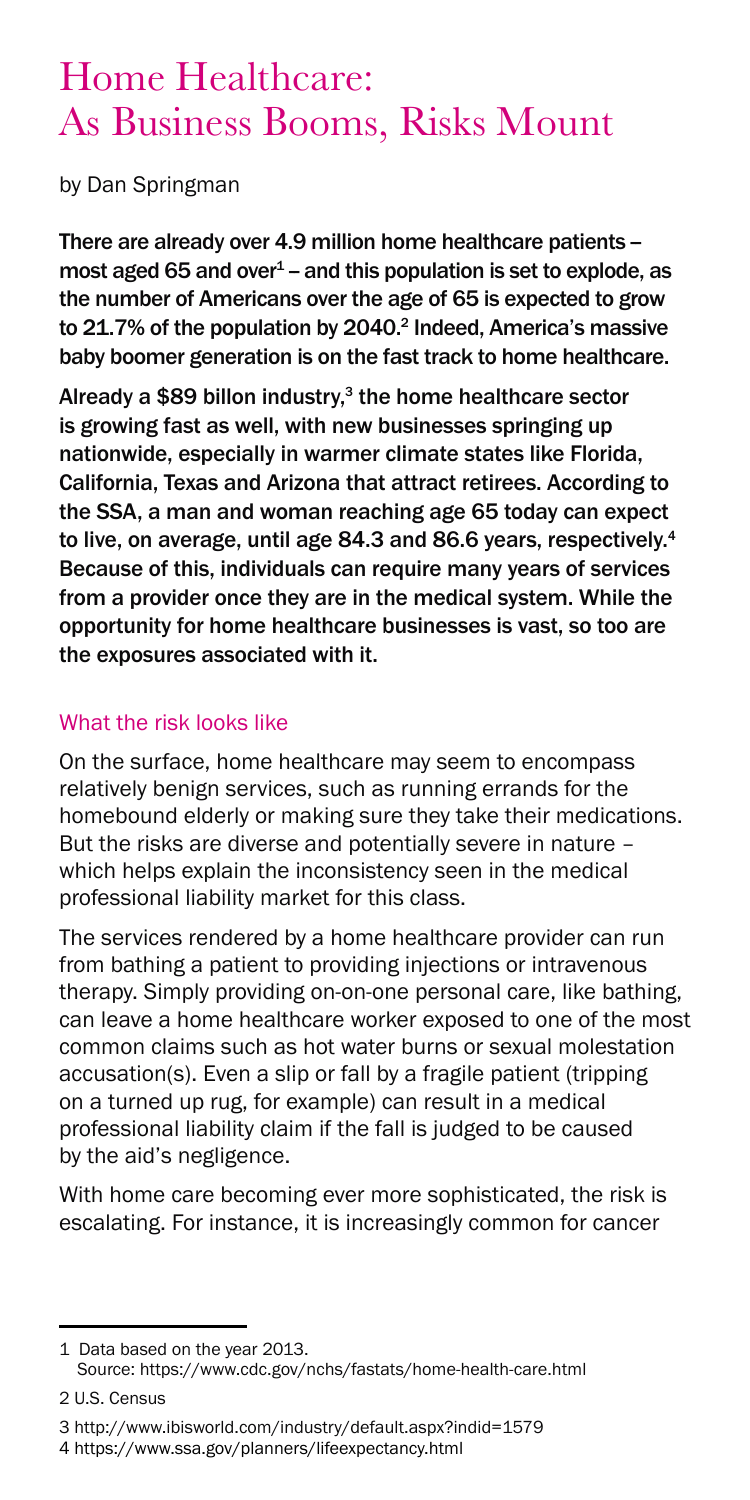patients to receive drug infusion therapies at home. If there is something wrong with the medicine – the timing, dosage or administration – the home healthcare provider may face blame.

Equipment brought in to the home or recommended by the home healthcare provider may not work as expected: special bedding chosen by the agency still allows serious bedsores to develop, a wheelchair ramp installed by the agency's contractor collapses, the ergonomics of the in-home hospital bed are improperly set and the patient suffers a serious fall out of the bed. In all of these scenarios, the blame (and damages) may be laid on the home healthcare provider.

Making matters worse, juries deciding medical professional liability awards can be notoriously volatile. Jurisdictions in certain states – Florida among them – are known to be severely anti-defendant. Regulations are tightening, with Texas leading the way to provide public access to information on quality of home healthcare providers, including regulatory fines, penalties, and claims.

Hired and Non-Owned Automobile Liability must also be considered for this class, especially when the home healthcare business does not provide vehicles. Workers drive themselves to and from the office to the client's premises. As a critical component of managing this risk, home healthcare providers should require workers to carry a minimum of \$100,000 per occurrence and \$300,000 in the aggregate in personal auto liability limits. Reason being, in the event of an accident, the individual's auto insurance will always act as the "primary" insurance, but once the personal limits are exhausted, the company is left with any remaining balance from the claim.

A new and critical frontier for this risk is privacy and security liability. Home healthcare workers are busy, often running back and forth between jobs – with a patient's personal health information in hand and on anything from laptops, to paper files, to zip drives. There are countless exposures – from lost notebooks retrieved by neighbors, to a home healthcare business' computer security being breached, putting a patient's personal health information at risk. In these situations, home healthcare providers face the challenges of regulatory investigations, fines and penalties; the logistics and costs of notifying breach victims, and potential liability.

#### Bringing coverage together with ease

Beazley provides state-of-the-art miscellaneous medical professional & general liability insurance for growing home healthcare organizations. While the exposure is multi-faceted and complex, we have learned from experience how to